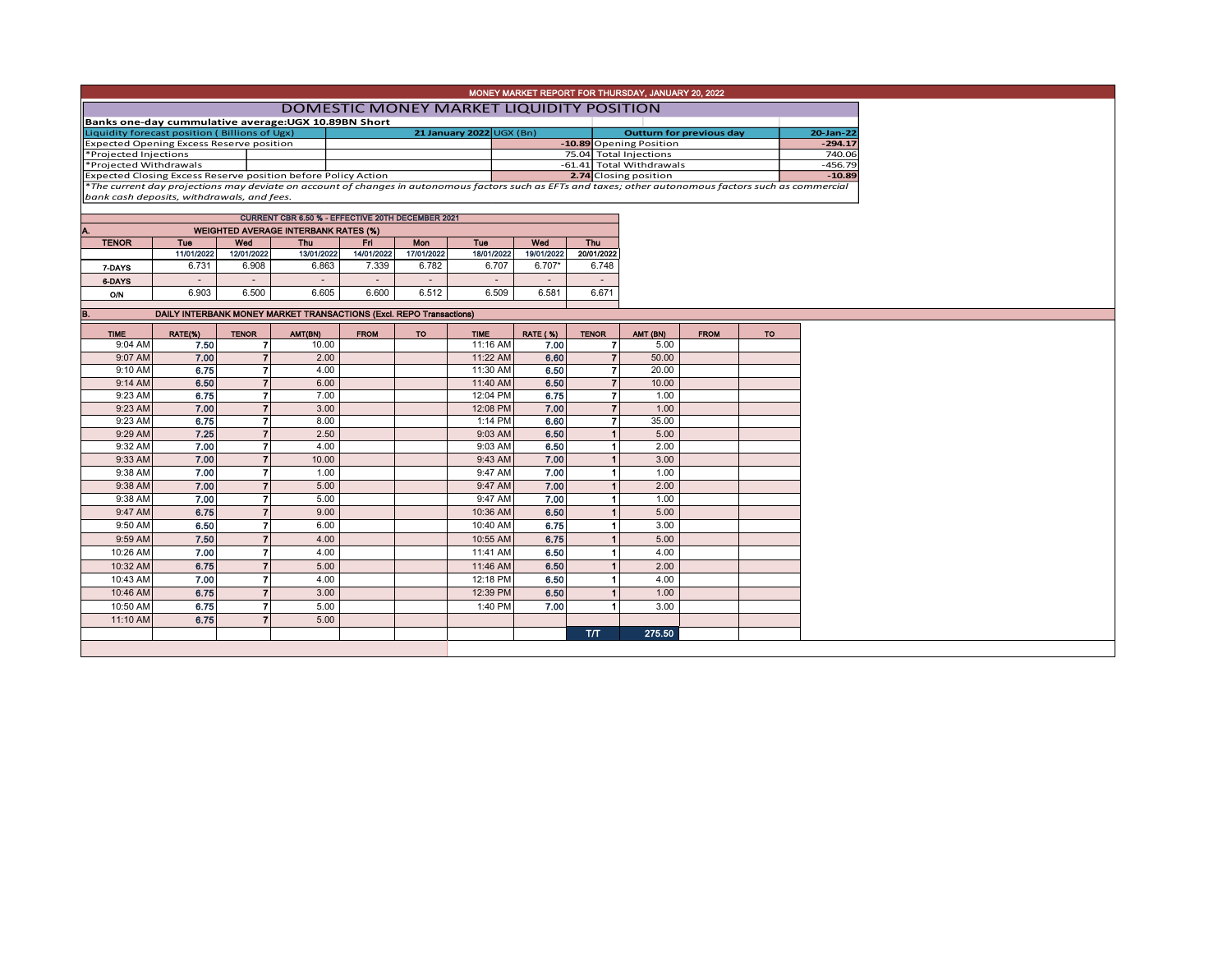| C.                                                                                  | <b>CBR AND THE 7- DAY WAR INTERBANK RATES</b>                                              |                  |                                   |                  |                                        |                                          |                               |                                    |                                                               |                 |                                    |                          |                  |            |            |
|-------------------------------------------------------------------------------------|--------------------------------------------------------------------------------------------|------------------|-----------------------------------|------------------|----------------------------------------|------------------------------------------|-------------------------------|------------------------------------|---------------------------------------------------------------|-----------------|------------------------------------|--------------------------|------------------|------------|------------|
| 9.500                                                                               |                                                                                            |                  |                                   |                  |                                        |                                          |                               |                                    |                                                               |                 |                                    |                          |                  |            |            |
| 9.000<br>8.500                                                                      |                                                                                            |                  |                                   |                  |                                        |                                          |                               |                                    |                                                               |                 |                                    |                          |                  |            |            |
| 8.000<br>7.500                                                                      |                                                                                            |                  |                                   |                  |                                        |                                          |                               |                                    |                                                               |                 |                                    |                          |                  |            |            |
| 7.000                                                                               |                                                                                            |                  | ,,,,,,,,,,,,,,,,,,,,,,,,,,,,,,,,, |                  |                                        | <u> 11113220 - 11222221 - 113</u>        |                               |                                    |                                                               |                 |                                    |                          |                  |            |            |
| 6.500<br>6.000                                                                      |                                                                                            |                  |                                   |                  |                                        |                                          |                               |                                    |                                                               |                 |                                    |                          |                  |            |            |
| 5.500<br>5.000                                                                      |                                                                                            |                  |                                   |                  |                                        |                                          |                               |                                    |                                                               |                 |                                    |                          |                  |            |            |
| 4.500                                                                               | 4.000                                                                                      |                  |                                   |                  |                                        |                                          |                               |                                    |                                                               |                 |                                    |                          |                  |            |            |
|                                                                                     | 05/01/2022<br>06/01/2022<br>07/01/2022                                                     |                  |                                   |                  | 10/01/2022                             |                                          | 11/01/2022                    |                                    | 12/01/2022                                                    | 13/01/2022      |                                    | 17/01/2022<br>14/01/2022 |                  | 18/01/2022 | 19/01/2022 |
|                                                                                     |                                                                                            |                  |                                   |                  |                                        |                                          |                               |                                    |                                                               |                 |                                    |                          |                  |            |            |
|                                                                                     |                                                                                            |                  |                                   |                  |                                        |                                          |                               |                                    | • Overnight WAR =7-day WAR CBR rate -Upper bound -Lower bound |                 |                                    |                          |                  |            |            |
| MONETARY POLICY OPERATIONS MATURITIES PROFILE: (27-JAN- 2022 TO 18-AUG- 2022)<br>D. |                                                                                            |                  |                                   |                  |                                        |                                          |                               |                                    |                                                               |                 |                                    |                          |                  |            |            |
| DATE                                                                                |                                                                                            | <b>THUR</b>      | <b>THUR</b>                       |                  | <b>THUR</b>                            | <b>THUR</b>                              | <b>THUR</b>                   | <b>THUR</b>                        | <b>THUR</b>                                                   | <b>THUR</b>     | <b>THUR</b>                        | <b>THUR</b>              | <b>TOTAL</b>     |            |            |
|                                                                                     | 27-Jan-22                                                                                  | 03-Feb-22        | 10-Feb-22                         | 17-Feb-22        | 24-Feb-22                              | 03-Mar-22                                | 10-Mar-22                     | 17-Mar-22                          | 31-Mar-22                                                     | 14-Apr-22       | 04-Aug-22                          | 18-Aug-22                |                  |            |            |
| <b>REPO</b><br><b>REV REPO</b>                                                      | 171.21<br>$\sim$                                                                           | $\sim$<br>$\sim$ | $\sim$<br>$\sim$                  | $\sim$<br>$\sim$ | $\sim$<br>$\sim$                       | $\sim$<br>$\sim$                         | $\overline{\phantom{a}}$<br>٠ | $\sim$<br>$\overline{\phantom{a}}$ | $\sim$<br>$\sim$                                              | $\sim$          | $\overline{\phantom{a}}$<br>$\sim$ | $\sim$<br>$\sim$         | 171.21           |            |            |
| <b>BOU BILL/DEPO A</b>                                                              | 103.50                                                                                     | 29.20            | 20.00                             | 43.00            | 10.00                                  | 2.30                                     | 5.60                          | 24.00                              | 5.09                                                          | $\sim$<br>30.00 | 33.00                              | 26.60                    | $\sim$<br>332.29 |            |            |
| <b>TOTALS</b>                                                                       | 274.71                                                                                     | 29.20            | 20.00                             | 43.00            | 10.00                                  | 2.30                                     | 5.60                          | 24.00                              | 5.09                                                          | 30.00           | 33.00                              | 26.60                    | 503.50           |            |            |
|                                                                                     | Total O/S Deposit Auction & BOU Bill balances held by BOU up to 18 AUGUST 2022: UGX 332 BN |                  |                                   |                  |                                        |                                          |                               |                                    |                                                               |                 |                                    |                          |                  |            |            |
|                                                                                     | Total O/S Repo, Reverse Repo, BOU Bill balances held by BOU: UGX 503 BN                    |                  |                                   |                  |                                        |                                          |                               |                                    |                                                               |                 |                                    |                          |                  |            |            |
|                                                                                     | (EI) STOCK OF TREASURY SECURITIES                                                          |                  |                                   |                  | $E$ iii)                               | <b>MONETARY POLICY MARKET OPERATIONS</b> |                               |                                    |                                                               |                 |                                    |                          |                  |            |            |
|                                                                                     | LAST TBIILS ISSUE DATE: 20-JANUARY-2022                                                    |                  |                                   |                  | (VERTICAL REPOS, REV-REPOS & BOU BILL) |                                          |                               |                                    |                                                               |                 |                                    |                          |                  |            |            |
|                                                                                     | On-the-run O/S T-BILL STOCKs (Bns-UGX)                                                     |                  | 7.054.97                          | 21/01/2022       | OMO                                    | <b>ISSUE DATE</b>                        | <b>TINUOMA</b>                | <b>WAR</b>                         | <b>RANGE</b>                                                  | <b>TENOR</b>    |                                    |                          |                  |            |            |
|                                                                                     | On-the-run O/S T-BONDSTOCKs(Bns-UGX)                                                       |                  | 22,077.48                         | 21/01/2022 REPO  |                                        | 17-Dec                                   | 160.00                        | 6.500                              |                                                               |                 |                                    |                          |                  |            |            |
|                                                                                     | TOTAL TBILL & TBOND STOCK- UGX                                                             |                  | 29,132.45                         |                  | <b>REVREPO</b>                         | 21-Dec                                   | 192.00                        | 6.500                              |                                                               |                 |                                    |                          |                  |            |            |
| O/S=Outstanding                                                                     |                                                                                            |                  |                                   |                  | <b>REPO</b>                            | 23-Dec                                   | 251.00                        | 6.500                              |                                                               |                 |                                    |                          |                  |            |            |
| <b>MATURITY</b>                                                                     | <b>TOTAL STOCK</b>                                                                         | <b>YTM (%)</b>   | <b>CHANGE IN</b>                  |                  | <b>REPO</b>                            | 27-Dec                                   | 247.00                        | 6.500                              |                                                               | 3               |                                    |                          |                  |            |            |
|                                                                                     | (BN UGX)                                                                                   | AT CUT OFF*      | YTM (+/-)                         |                  | <b>REPO</b>                            | 30-Dec                                   | 366.50                        | 6.500                              |                                                               | $\overline{7}$  |                                    |                          |                  |            |            |
| 91<br>182                                                                           | 112.21                                                                                     | 6.501            | 0.000                             |                  | <b>REPO</b>                            | 31-Dec                                   | 392.00                        | 6.500                              |                                                               | 3               |                                    |                          |                  |            |            |
| 364                                                                                 | 434.24<br>6,508.52                                                                         | 8.400<br>10.000  | 0.000<br>$-0.400$                 |                  | <b>REPO</b><br><b>BOU BILL</b>         | 05-Jan<br>06-Jan                         | 273.00<br>9.95                | 6.500<br>6.906                     |                                                               | 28              |                                    |                          |                  |            |            |
| 2YR                                                                                 | 257.11                                                                                     | 11.000           | 1.000                             |                  | <b>BOU BILL</b>                        | 06-Jan                                   | 2.28                          | 7.149                              |                                                               | 56              |                                    |                          |                  |            |            |
| 3YR                                                                                 | ×                                                                                          | 13.100           | 1.710                             |                  | <b>BOU BILL</b>                        | 06-Jan                                   | 5.09                          | 7.452                              |                                                               | 84              |                                    |                          |                  |            |            |
| 5YR                                                                                 | 1,119.91                                                                                   | 14.390           | 1.390                             |                  | <b>REPO</b>                            | 06-Jan                                   | 374.00                        | 6.500                              |                                                               |                 |                                    |                          |                  |            |            |
| <b>10YR</b>                                                                         | 10,405.20                                                                                  | 14.000           | 0.261                             |                  | <b>REVREPO</b>                         | 11-Jan                                   | 185.00                        | 6.500                              |                                                               | $\overline{2}$  |                                    |                          |                  |            |            |
| 15YR                                                                                | 8,486.42                                                                                   | 15.900           | 0.400                             |                  | <b>REPO</b>                            | 14-Jan                                   | 242.00                        | 6.500                              |                                                               |                 |                                    |                          |                  |            |            |
| <b>20YR</b>                                                                         | 1,808.84                                                                                   | 15,900           | 0.400                             |                  | <b>REPO</b>                            | 17-Jan                                   | 232.00                        | 6.500                              |                                                               | 3               |                                    |                          |                  |            |            |
|                                                                                     | Cut OFF is the lowest price/ highest yield that satisfies the auction awarded amount.      |                  | <b>REPO</b>                       | 19-Jan           | 268.00                                 | 6.500                                    |                               |                                    |                                                               |                 |                                    |                          |                  |            |            |
|                                                                                     |                                                                                            |                  |                                   |                  | <b>BOU BILL</b>                        | 20-Jan                                   | 42.77                         | 6.906                              |                                                               | 28              |                                    |                          |                  |            |            |
|                                                                                     |                                                                                            |                  | <b>BOU BILL</b>                   | 20-Jan           | 23.74                                  | 7.143                                    |                               | 56                                 |                                                               |                 |                                    |                          |                  |            |            |
|                                                                                     |                                                                                            |                  |                                   |                  | <b>BOU BILL</b>                        | 20-Jan                                   | 29.50                         | 7.398                              |                                                               | 84              |                                    |                          |                  |            |            |
|                                                                                     |                                                                                            |                  |                                   |                  | <b>REPO</b>                            | 20-Jan                                   | 171.00                        | 6.500                              |                                                               |                 |                                    |                          |                  |            |            |
|                                                                                     |                                                                                            |                  |                                   |                  |                                        | WAR-Weighted Average Rate                |                               |                                    |                                                               |                 |                                    |                          |                  |            |            |